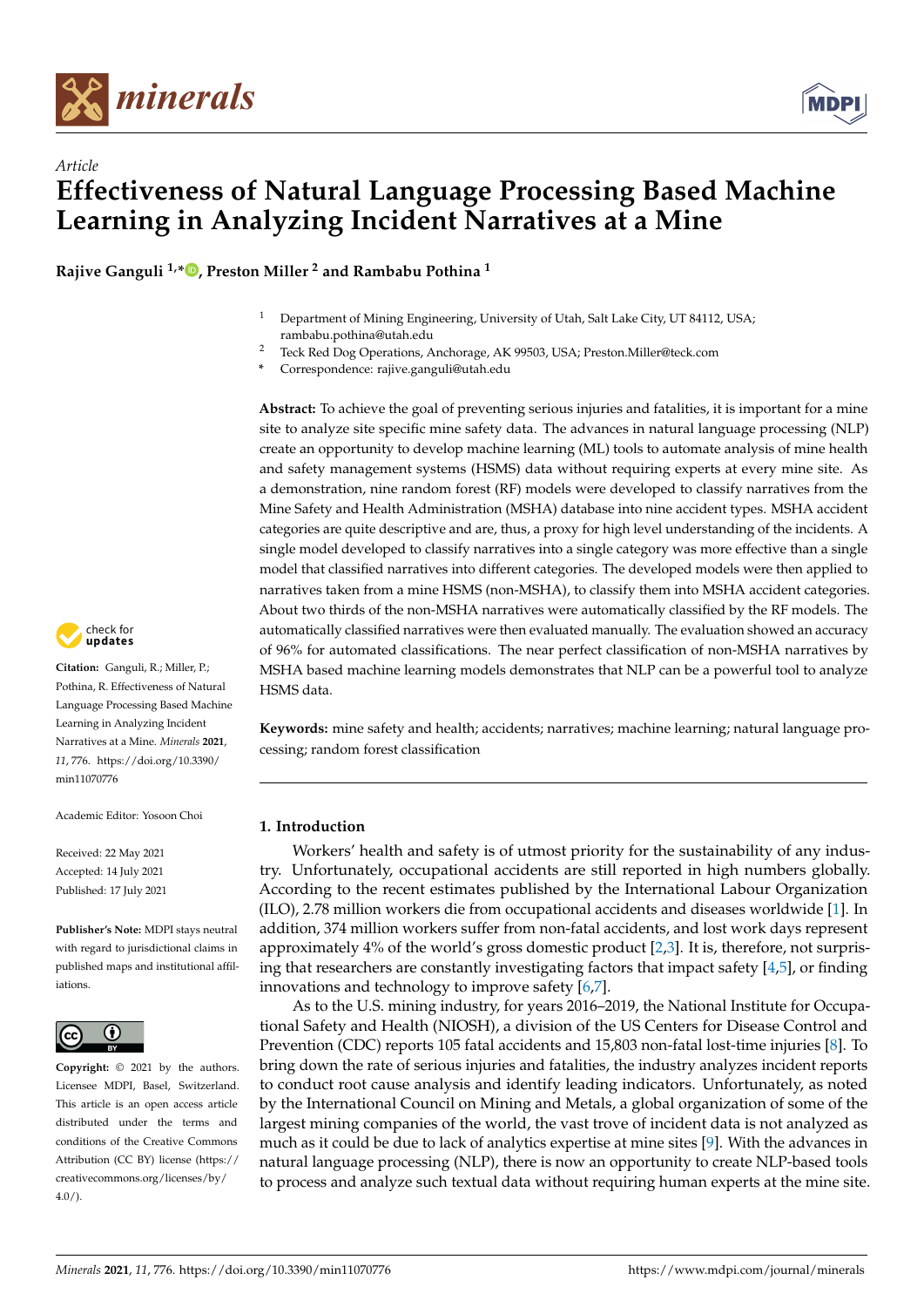Natural language processing (NLP) has been explored as a tool to analyze safety reports since the 1990s [\[10](#page-11-9)[,11\]](#page-11-10). This paper, intended for a mining industry audience, presents in this section, a brief history of NLP and its use in analyzing safety reports. NLP is the automated ability to extract useful information out of written or spoken words of a language. Exploring its application to safety is logical, as safety reports are valuable information. If causation and associated details can be automatically extracted from the safety reports, NLP can be used to quickly gain insight into safety incidents from historical reports that are filed away in the safety management databases. Additionally, with smartphone-based work site observations apps becoming popular, NLP tools can be useful in providing real time insights as incidents and observations are reported in real time. For example, in a confidential project, one of the authors of this paper advised an industrial site about a hazardous practice at the operation using an NLP analysis of data collected using a smartphone-based application. This hazard became apparent after evaluating the data because several employees had noted the practice in their worksite observations.

The efforts to apply NLP to extract causation from safety reports received a major boost when the Pacific Northwest National Laboratory (PNNL) put together a large team in the early 2000s to apply NLP and analyze aviation safety reports from the National Aeronautics and Space Administration's (NASA) aviation safety program [\[12\]](#page-11-11). The "meaning" of a sentence depends not just on the words, but also on the context. Therefore, PNNL used a variety of human experts to develop algorithms to extract human performance factors (HPF) from report narratives. HPF definitions were adopted from NASA [\[13\]](#page-11-12). The PNNL approach consisted of artificial intelligence (AI) after the text was preprocessed using linguistic rules. The linguistic rules, developed by human experts, considered specific phrases and sentence structures common in aviation reports. When automated, these rules were able to identify causes of safety incidents on par with human experts. The PNNL team, however, noted the reliance of the algorithms on human experts with domainspecific knowledge.

New developments have reduced human involvement in text analysis [\[14\]](#page-11-13). These developments include identifying linguistic features such as parts of speech, word dependencies, and lemmas. A million-sentence database (or "corpus" to use NLP terminology) may only contain 50,000 unique words once words such as 'buy' and 'bought' (one is a lemma of the other) are compressed into one; though that is also a choice for the human expert. After vectorization, each sentence in the database is a vector of length 50,000, with most elements being zero (a twelve-word sentence will only have ones in twelve places). When the relative order of words in a sentence is taken into account, common phrases can be identified easily. Thus, after preprocessing with NLP techniques, classical statistics and machine learning techniques can be applied to classify text. Baker et al., 2020 [\[15\]](#page-11-14) used a variety of NLP and machine learning techniques to classify incident reports and predict safety outcomes in the construction industry. Tixier et al., 2016 developed a rule based NLP algorithm that depends on a library of accident related keywords to extract precursors and outcomes from unstructured injury reports in the construction industry [\[16\]](#page-11-15). In another study that was conducted on narratives from Aviation Safety Reporting System (ASRS), NLP-based text preprocessing techniques along with k-means clustering classification were used to identify various safety events of interest [\[17\]](#page-11-16). Baillargeon et al., 2021 [\[18\]](#page-11-17) used NLP and machine learning techniques to extract features of importance to the insurance industry from public domain highway accident data. In an analysis conducted on infraction history of certain mine categories, ML-based classification and regression tree (CART) and random forest (RF) models were used on Mine Safety and Health Administration (MSHA) database narratives in predicting the likely occurrence of serious injuries in near future (the following 12-month period) [\[19\]](#page-11-18).

The application of NLP-based machine learning to mining industry safety data is relatively new. Yedla et al., 2020 [\[20\]](#page-11-19) used the public domain (MSHA) database to test the utility of narratives in predicting accident attributes. They found that vectorized forms of narratives could improve the predictability of factors such as days away from work.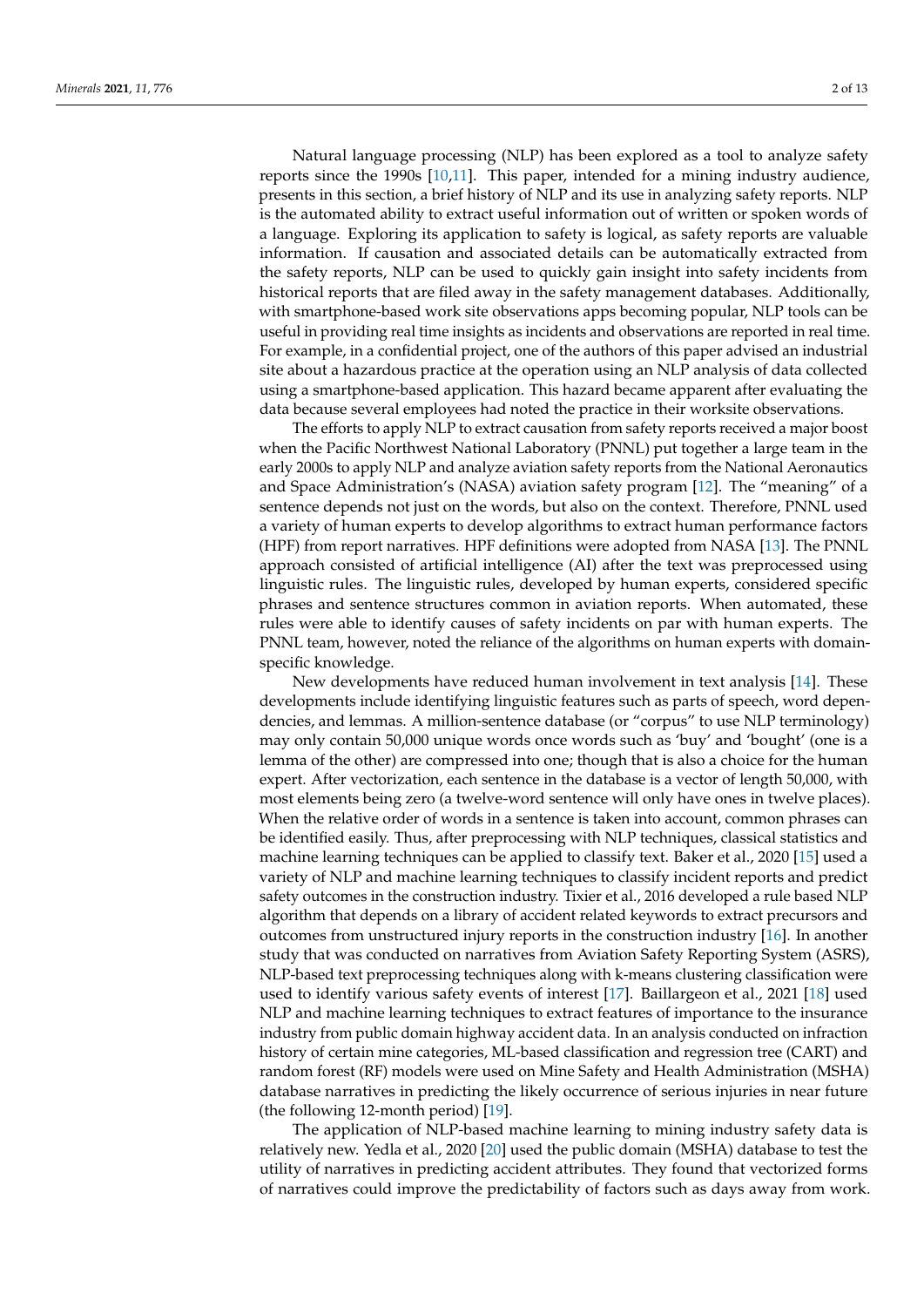Other researchers used NLP to analyze fatality reports in the MSHA database [\[21\]](#page-11-20). Using co-occurrence matrices for key phrases, they were able to identify some of the common causes of accidents for specific equipment.

#### **2. Importance of This Paper**

In safety-related research, it is typical to demonstrate NLP and machine learning capabilities on public domain databases. Models are first developed on a public domain database, after which its capabilities are demonstrated on an independent subset of the same database. Since modeling and subsequent demonstration of model capabilities happen on the same dataset, there is no certainty that these approaches or models would be effective on databases created by other sources. For example, every entry in an MSHA database is made by a federal employee. Would a federal employee describe an incident the same way as a mining company employee? If yes, then there exists a specific language for mine safety that is shared by safety professionals. This 'language', if it exists, can be leveraged to make NLP-based machine learning of mine safety data very effective.

This paper advances the use and application of NLP to analyze mine safety incident reports by demonstrating that machine learning models developed on public domain mine safety databases can be applied effectively on private sector safety datasets. Therefore, it demonstrates that there is a language of safety that spans organizations. Furthermore, this paper identifies key attributes of specific categories of incidents. This knowledge can be used to improve algorithms and/or understand their performance.

More generally, the paper advances the field of mine safety research. Currently, data-mining-based mine safety researchers focus only on categorical or numerical data. Therefore, gained insights are limited to statistical characterization of data (such as average age, or work experience) or models based on these data  $[4]$ . If narratives are available with incident data (as they often are), this paper will encourage researchers to evaluate them to glean more insights into the underlying causes.

#### **3. Research Methodology**

## *3.1. MSHA Accident Database*

The MSHA accident database [\[22\]](#page-11-21) has 57 fields used to describe safety incidents including meta-data (mine identification, date of incident, etc.), narrative description of the incident, and various attributes of the incidents. Some of the data is categorical such as body part injured and accident type. More than eighty-one thousand (81,298) records spanning the years 2011 to early 2021 were used in this research. Any operating mine in the United States that had a reportable injury is in the database. Thus, the database reflects many types of mines, jobs, and accidents.

Accidents are classified in the database as belonging to one of 45 accident types. Examples include "Absorption of radiations, caustics, toxic and noxious substances", "Caught in, under or between a moving and a stationary object", and "Over-exertion in wielding or throwing objects". Looking at these definitions, it appears that MSHA defined them to almost answer the question "What happened?" Thus, the category is simply the high level human summary of the narrative, i.e., the category is the "meaning" of the narrative. In this paper, the MSHA accident type is considered a proxy for the meaning of the narrative. Narratives are typically five sentences or less.

### *3.2. Random Forest Classifier*

The random forest (RF) technique was used to classify the narratives based on accident types. Random forests are simply a group of decision trees. Though described here briefly, those unfamiliar with decision trees are referred to Mitchell, 1997 [\[23\]](#page-11-22), a good textbook on the topic and the source for the description below. A decision tree is essentially a series of yes or no questions applied to a particular column ("feature") of the input data. The decision from the question (for example, miner experience > 10, where miner experience is a feature in the data set) segments the data. Each question is, thus, a "boundary" splitting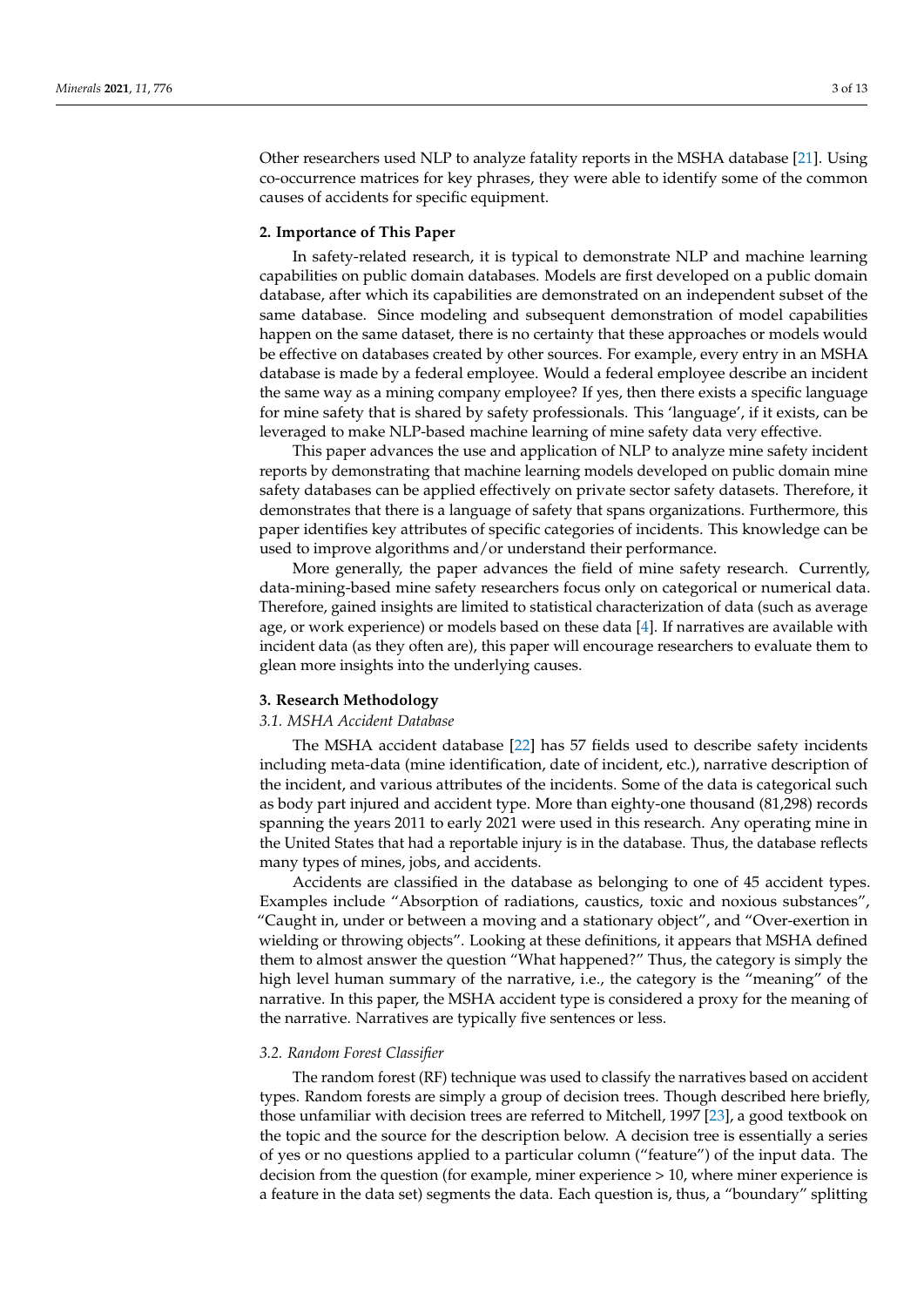the data into two subsets of different sizes. The segmented data may be further segmented by applying another boundary, though the next boundary may be on another feature. Applying several boundaries one after the other results in numerous small subsets of data, with data between boundaries ideally belonging to a single category. The maximum number of decision trees applied in the longest pathway is called the "tree depth". The method works by applying the sequence of boundaries to a sample, with the final boundary determining its class. Note that while one boundary (also called "node") makes the final decision on the class for one sample, some other boundary may make the decision for another sample. It all depends on the path taken by a particular sample as it travels through the tree. When the final boundary does not result in a unanimous class, the most popular class in the subset is used as the final decision of the class.

Boundaries are set to minimize the error on either side of the boundaries. The combination of a given data set and given boundary criteria will always result in a specific tree. In an RF, a decision tree is formed by randomly selecting (with replacement) the data. Thus, while a traditional decision tree will use the entire modeling subset for forming the tree, a decision tree in an RF will use the same amount of data, but with some samples occurring multiple times, and some not occurring at all. Thus, the same data set can yield multiple trees. In the RF technique, multiple trees formed with a random selection of data are used to classify the data. One can then use any method of choice to combine predictions from the different trees. This method of using a group of trees is superior to using a single decision tree.

In this paper, an RF classifier was applied to model the relationship between a narrative and its accident type. A non-MSHA database would contain narratives, but not any of the other fields populated by MSHA staff. Since the goal of the project is to test it on non-MSHA data, no other field in the database was used to strengthen the model. Half of the records were randomly selected to develop the model. It was tested on the remaining half of the records to evaluate its performance on the MSHA data. In the final step, the model was tested on non-MSHA data. There is no standard for what proportion of data to use for training and testing subsets, though it is expected that the subsets be similar [\[24\]](#page-12-0). A 50–50 split is a common practice [\[25,](#page-12-1)[26\]](#page-12-2). RF models were developed using the function RandomForestClassifier () in the SCIKIT-LEARN [\[27\]](#page-12-3) toolkit. As is common practice in machine learning [\[28\]](#page-12-4), the authors did not code the RF but used a popular tool instead.

Modeling starts by making a list of non-trivial words in the narratives. As is typical in NLP, the narratives were pre-processed before the list of non-trivial words is made. Pre-processing consisted of:

- Changing case to lower case.
- Removal of specific words: This consisted of the removal of acronyms common in MSHA databases, and a custom list of "stop words". Stop words are words such as stray characters, punctuation marks, and common words that may not add value. These are available from several toolkits. The stop words list available from NLTK [\[29\]](#page-12-5) was modified and used in this paper.
- Lemmatizing: This was done using the lemmatizer in the spacy [\[30\]](#page-12-6) toolkit. Lemmatizing is the grouping of similar words, or rather, identifying the foundational word. This is done so that related words are not considered separately. For example, consider the two sentences, "He was pushing a cart when he got hurt" and "He got hurt as he pushed a cart". The lemmatizer would provide "push" as a lemma for both pushing and pushed, and push would replace pushed and pushing in the narrative.

The combined length of all narratives was 1.72 million words, consisting of 31,995 unique words or "features". The list of unique features is called the vocabulary. The input data set is then prepared by selecting the top 300 most frequently occurring words ("max features"). Essentially, the vocabulary is cut from its full length to just the words occurring most frequently. These words are used to vectorize each narrative such that each narrative is represented as a vector of size 300. The value at a given location in the vector would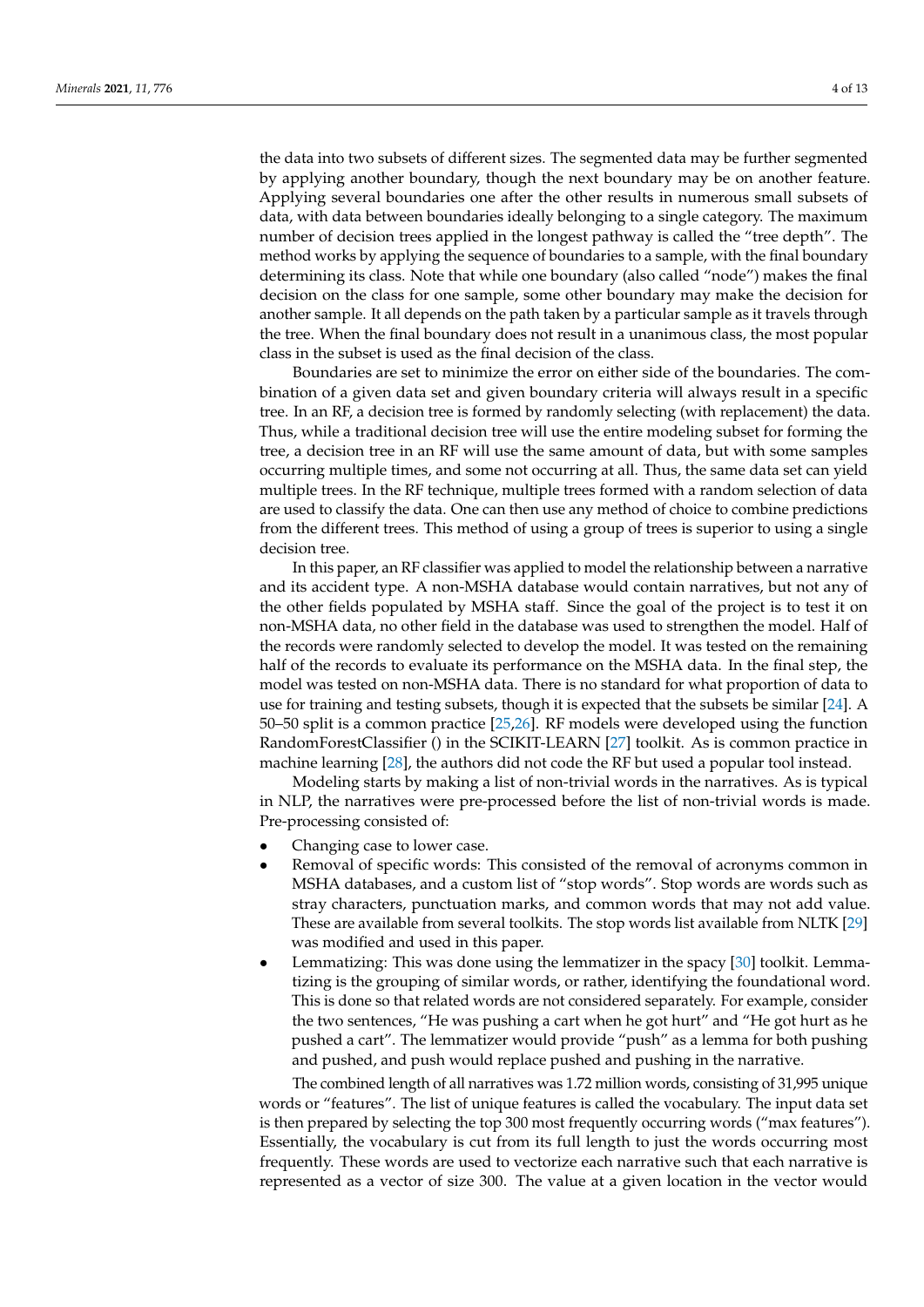represent the number of occurrences of that word in that narrative. The top 5 words were: fall, right, left, back, and cause.

The output for the narrative consisted of a 1 or a 0, indicating whether it belonged ("1") to a particular category of accident or not ("0"). "Max features" is a parameter in RF modeling, and was set to 300 after trial and error exercises. Similarly, the number of trees ("n\_estimators") was set to 100. Another parameter is "max\_depth" (maximum depth of tree). This parameter was not set. Whenever a parameter is not specified, the tool uses default values. In the default setting for tree depth, data is continually segmented till the final group is all from the same class. According to the user guide of the tool, the main parameters are the number of trees, and max features. The rest of the parameters were not set, i.e., default values were used. The interested reader can visit the provided links for technical details about the toolkits in the footnotes, including the default values. The tool combines the outputs of the various trees by averaging them to obtain the final classification.

Among the 45 accident types are some whose names start with the same phrase. For example, there are four over-exertion (OE) types, all of which start with the phrase over-exertion. They are (verbatim): Over-exertion in lifting objects, over-exertion in pulling or pushing objects, over-exertion in wielding or throwing objects, and over-exertion NEC. Accident categories whose names begin with the same phrase are considered to belong to the same "type group", with the phrase defining the grouping.

NEC stands for "not elsewhere classified," and is used within some type groups. When it exists, it is often the largest sub-group as it is for everything that is not easily defined. There are 11 types that start with "Fall", including two that start with "Fall to". Five types start with "Caught in". Six start with "Struck by". These accident type groups contain 26 of the 45 accident types, but 86% of all incidents (35,170 out of 81,298). Table [1](#page-4-0) shows the four type groups that were modeled in this paper. Separate models were developed for some of the sub-groups to get an understanding of these narrowly defined accidents. These were:

- Over-exertion in lifting objects (OEL).
- Over-exertion in pulling or pushing objects (OEP).
- Fall to the walkway or working surface (FWW).
- Caught in, under or between a moving and a stationary object (CIMS), and
- Struck by flying object (SFO).

<span id="page-4-0"></span>

| Type Group: Caught in                                            | <b>Type Group: Fall</b>                                                                                                                                                                                     | <b>Type Group: Over-Exertion</b>                 | <b>Type Group: Struck</b>           |
|------------------------------------------------------------------|-------------------------------------------------------------------------------------------------------------------------------------------------------------------------------------------------------------|--------------------------------------------------|-------------------------------------|
| Caught in, under, or between a<br>moving and a stationary object | Fall down raise, shaft or manway                                                                                                                                                                            | Over-exertion in lifting objects                 | Struck by concussion                |
| Caught in, under, or between<br>collapsing material or buildings | Fall down stairs                                                                                                                                                                                            | Over-exertion in pulling or<br>pushing objects   | Struck by falling object            |
| Caught in, under, or<br>between NEC                              | Fall from headframe, derrick,<br>or tower                                                                                                                                                                   | Over-exertion in wielding or<br>throwing objects | Struck by flying object             |
| Caught in, under, or between<br>running or meshing objects       | Fall from ladders                                                                                                                                                                                           | Over-exertion NEC                                | Struck by powered moving object     |
| Caught in, under, or between two<br>or more moving objects       | Fall from machine                                                                                                                                                                                           |                                                  | Struck by rolling or sliding object |
|                                                                  | Fall from piled material<br>Fall from scaffolds,<br>walkways, platforms<br>Fall on same level, NEC<br>Fall onto or against objects<br>Fall to lower level, NEC<br>Fall to the walkway or<br>working surface |                                                  | Struck by NEC                       |

**Table 1.** The four type groups of accidents modeled in the paper.

Thus, a total of nine RF models were developed; four for the four type groups, and five for the specific types. Table [2](#page-5-0) shows the characterization of the training and testing subsets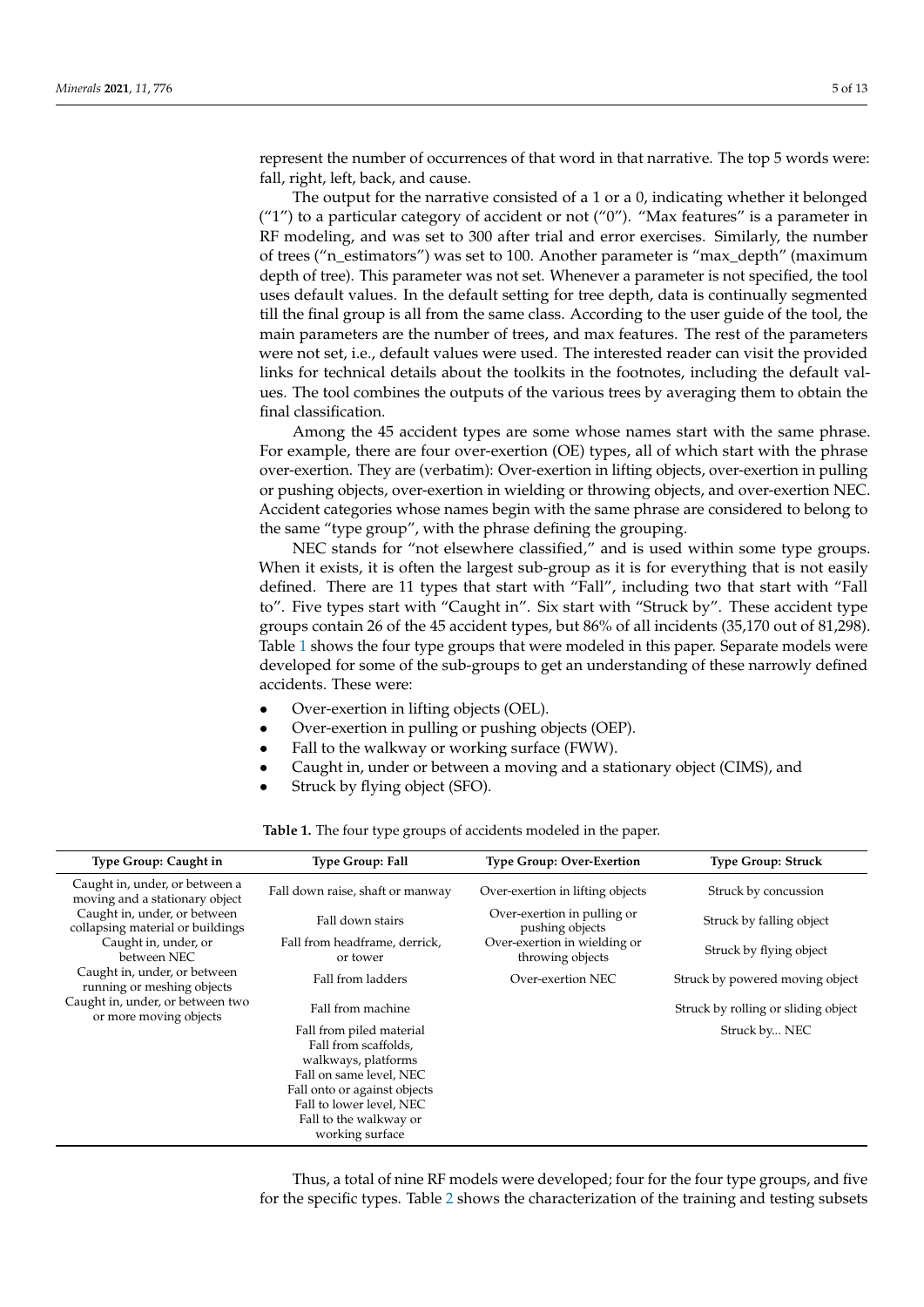that went into developing the models. It is apparent that each category was represented about the same in the two subsets.

<span id="page-5-0"></span>

| Subset   | <b>Type Group:</b><br>ОE | <b>Type Group:</b><br>Caught in | <b>Type Group:</b><br>Struck by | <b>Type Group:</b><br>Fall | <b>OEP</b> | <b>OEL</b> | <b>FWW</b> | <b>CIMS</b> | <b>SFO</b> |
|----------|--------------------------|---------------------------------|---------------------------------|----------------------------|------------|------------|------------|-------------|------------|
| Training | 8909                     | 4563                            | 10.216                          | 4802                       | 1290       | 2838       | 2130       | 3337        | 1586       |
| Testing  | 8979                     | 4524                            | 10,226                          | 4926                       | 1275       | 2961       | 2130       | 3310        | 1590       |

**Table 2.** Various accident categories in the training and testing subsets. Each subset has 40,649 samples.

In classification exercises, it is common to develop a single model to classify a data set into multiple categories, rather than develop models for each category individually. The reason for developing nine models instead of one is discussed in the next section.

#### **4. Results**

#### *4.1. Performance within MSHA Data*

Table [3](#page-5-1) shows a summary of the modeling within the MSHA test set. To understand the table, consider the OE type group. Of the 40,649 records in the test set, 8979 records were from this type. The success of an RF model can be determined by identifying the OE type as OE type and/or by classifying a non-OE type (31,670 records) as not belonging to OE. This is shown below through a simple computation.

<span id="page-5-1"></span>

| <b>Metrics</b>                                | <b>Type Group:</b><br><b>OE</b> | <b>Type Group:</b><br>Caught in | <b>Type Group:</b><br>Struck by | <b>Type Group:</b><br>Fall | <b>OEP</b> | OEL    | <b>FWW</b> | <b>CIMS</b> | <b>SFO</b> |
|-----------------------------------------------|---------------------------------|---------------------------------|---------------------------------|----------------------------|------------|--------|------------|-------------|------------|
| Records from<br>Category                      | 8979                            | 4524                            | 10,226                          | 4926                       | 1275       | 2961   | 2130       | 3310        | 1590       |
| <b>Overall Success</b>                        | 92%                             | 96%                             | 90%                             | 95%                        | 98%        | 96%    | 96%        | 95%         | 97%        |
| % from<br>Category<br>Accurately<br>Predicted | 81%                             | 71%                             | 75%                             | 71%                        | 37%        | 59%    | 34%        | 55%         | 25%        |
| <b>False Positive</b>                         | $4\%$                           | $1\%$                           | 5%                              | 2%                         | ${<}1\%$   | $<1\%$ | ${<}1\%$   | 2%          | $<1\%$     |

**Table 3.** Results of RF models in the MSHA test set.

- Total samples (n\_samples): 40,649
- Total samples in target category (n\_target): 8979
- Total samples in other categories (n\_other): n\_samples  $-$  n\_target = 31,670
- Samples from target category predicted accurately (n\_target\_accurate): 7248
- Samples from other category predicted wrongly as target (false\_predicts): 1331
- Samples from other category predicted correctly as other (other accurate):  $31,670 1331 = 30,339$
- Percentage of targets accurately predicted:  $100 \times n$ \_target\_accurate/n\_target =  $100 \times$  $7248/8979 = 81\%$
- False positive rate: false\_predicts/n\_other = 1331/31,670 = 4%
- Total correct predictions (total\_correct): n\_target\_accurate + other\_accurate = 7248 +  $30,339 = 37,587$
- Overall success rate (%) =  $100 \times$  total\_correct/\_samples =  $100 \times 37,587/40,649 = 92\%$

The overall success was 92%, i.e., a very high proportion of narratives were classified correctly as belonging to OE type group, or as not belonging to OE type group. Though it is an indicator of overall success, this type of evaluation is not particularly useful, as classifying a narrative as "not belonging to OE" is not helpful to the user. It is more useful to look at how successful RFs were in correctly identifying narratives from the accident type in question (OE type group in this example). As shown in the table and in the example computation, 81% of these 8918 (7248) were accurately identified. The false positive rate was 4%, i.e., 1331 of the 31,670 non-OE records were identified as OE. The low positive rate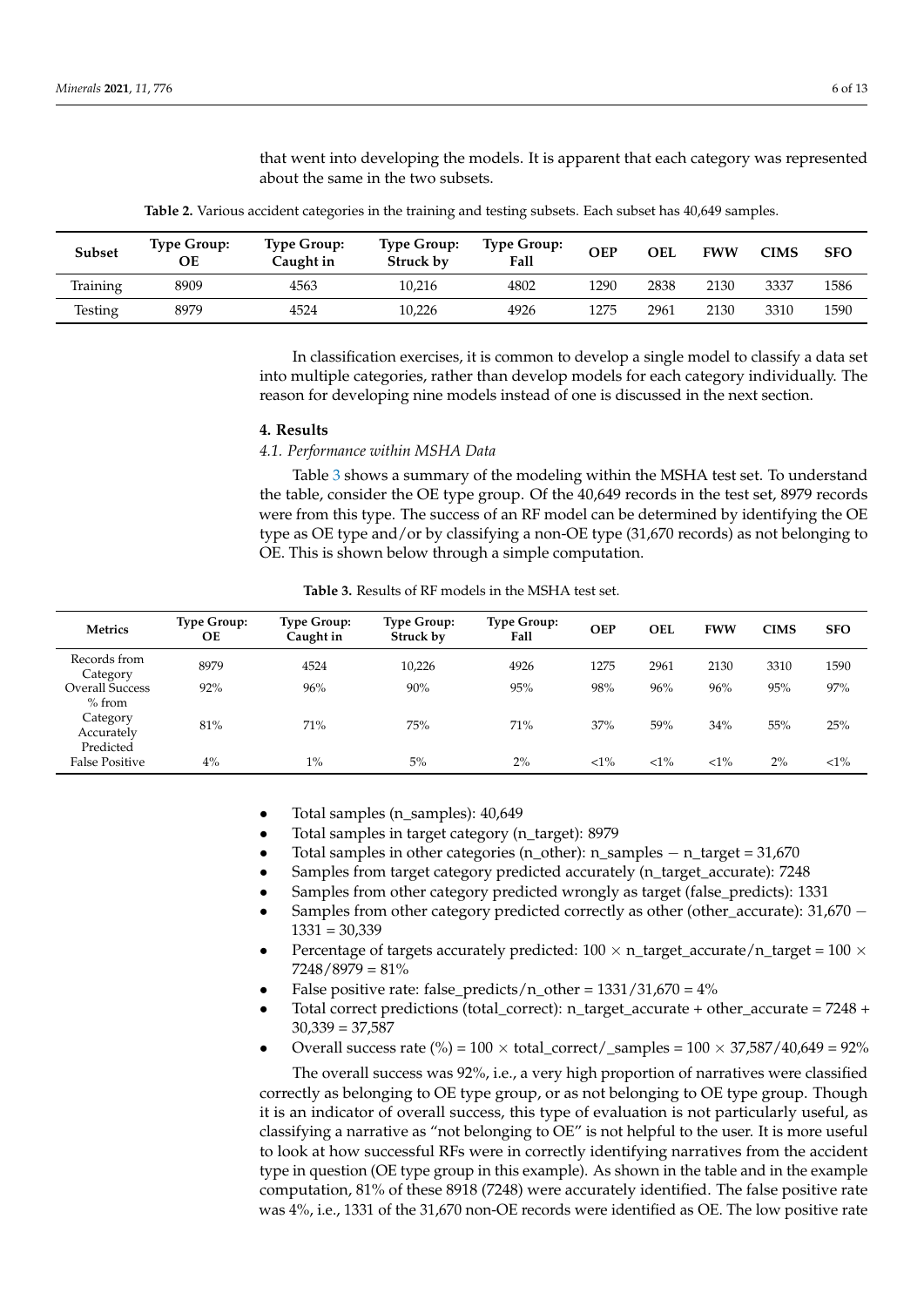implies that if a narrative was classified as belonging to the OE type group, it was highly likely to belong to that type. The success in the other type groups was lower, and ranged from 71% to 75%, with false positives ranging from 1% to 5%. Thus, one could expect RF to accurately identify about 75% of the narratives in the MSHA database from the four type groups, with a good false positive rate.

The success rate takes a dramatic downturn with the individual models. Only 25% to 59% of narratives belonging to the individual types are correctly classified though with a negligible false positive rate. The negligible false positive implies that when the model classifies the narrative as belonging to a specific category, it is almost guaranteed to be in that category. The low number of records in the individual categories is one part of the explanation of the poor performance, as models would be less powerful if they are trained on fewer records. For example, only about 3% of the records were from the OEP category. This means that 97% of the data seen by the OEP model was not relevant to identifying OEP. An additional explanation is obtained from trigram analysis of the narratives that belong to these accident types. Trigrams explore the sets of three words that occur consecutively the most. Trigram analysis was conducted using the NLTK collocations toolkit.

Table [4](#page-6-0) shows the tri-word sequences that occur the most frequently in the OE accident types. They are listed in order of frequency. The overlap between the tri-words is immediately apparent. Back, shoulders, knee, abdomen, and groin are injured most in these types of accidents. The overlap between OEP and OEL would cause accidents to be misclassified as belonging to the other category. This issue is also evident in the Fall accident types (Table [5\)](#page-6-1), where losing balance, slipping, and falling seem to be the major attributes. Even the two types "Caught in" and "Struck by" have some overlap (Table [6\)](#page-7-0). Caught in makes it apparent that it is the fingers that are predominantly injured in this type of accident. SFO highlights that eyes and safety glasses are impacted when someone is struck by a flying object.

| <b>Type Group: OE</b> | <b>OE</b> Lifting  | <b>OE</b> Pulling  |
|-----------------------|--------------------|--------------------|
| feel pain back        | feel pain back     | feel pain back     |
| pain low back         | pain low back      | feel pain shoulder |
| feel pain low         | feel pain low      | feel pain right    |
| feel pain right       | feel low back      | feel pain low      |
| feel pain shoulder    | feel pain shoulder | feel pain left     |
| feel pain left        | feel pain right    | feel pain groin    |
| feel pain knee        | feel pain left     | feel pain abdomen  |

<span id="page-6-0"></span>**Table 4.** Results of trigram analysis on OE accident types.

<span id="page-6-1"></span>**Table 5.** Results of trigram analysis on Fall accident types.

| <b>Fall</b>        | <b>FWW</b>          |
|--------------------|---------------------|
| lose balance fall  | lose balance fall   |
| slip fall ground   | slip fall right     |
| cause lose balance | slip fall left      |
| foot slip fall     | slip fall ground    |
| slip fall backward | cause lose balance  |
| step lose balance  | place restrict duty |
| lose balance cause | slip fall ice       |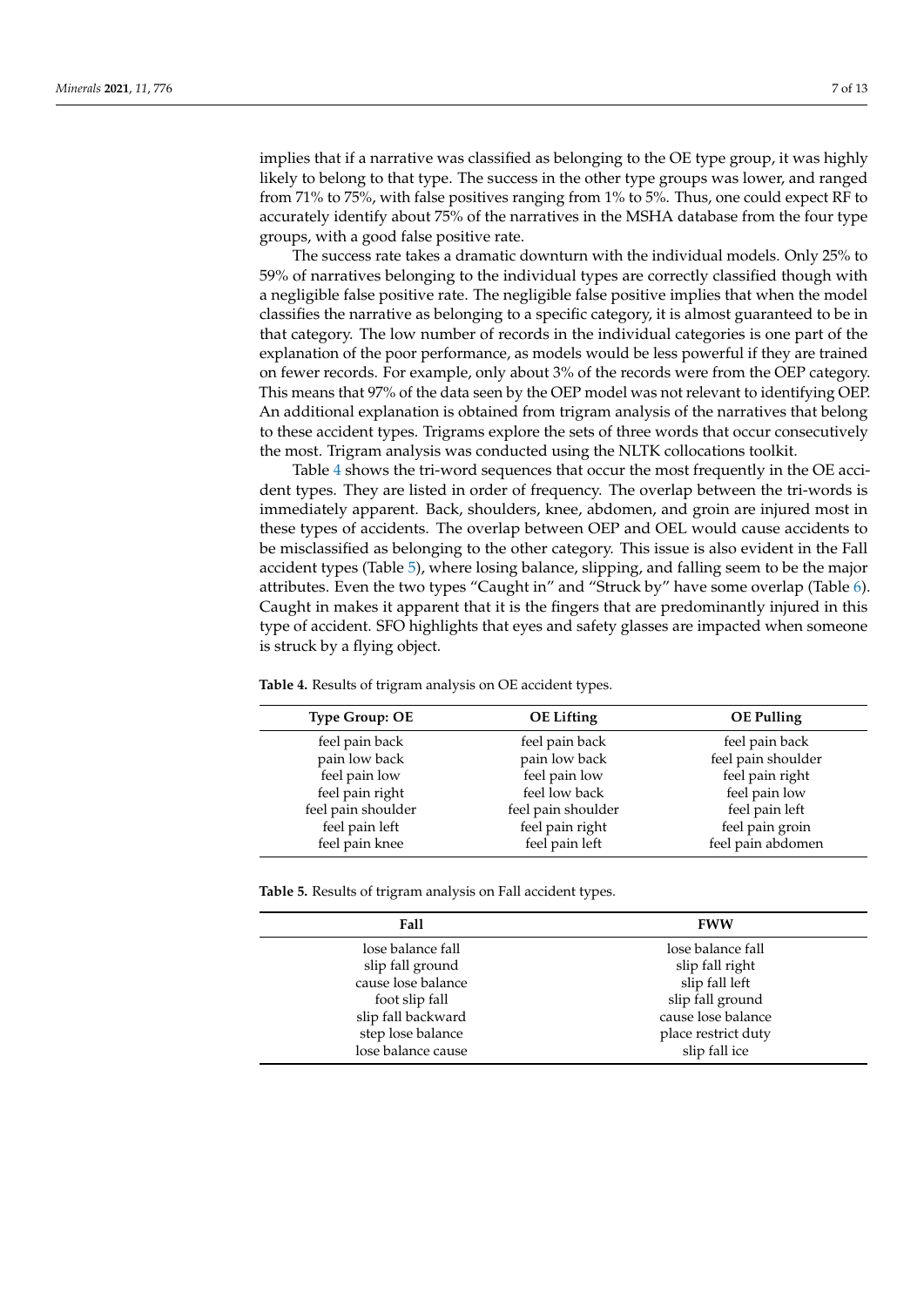<span id="page-7-0"></span>

| Caught in $\dots$                       | CIMS                                    | Struck by $\dots$                   | <b>SFO</b>                            |
|-----------------------------------------|-----------------------------------------|-------------------------------------|---------------------------------------|
| right index finger<br>left index finger | right index finger<br>left index finger | piece rock fell<br>rock fall strike | wear safety glass<br>safety glass eye |
| right middle finger                     | left ring finger                        | cause laceration require            | eye safety glass                      |
| left ring finger                        | right middle finger                     | left index finder                   | behind safety glass                   |
| right ring finger                       | right ring finger                       | strike left hand                    | go safety glass                       |
| left middle finger                      | pinch index finger                      | right index finger                  | safety glass face                     |
| pinch index finger                      | left middle finger                      | wear safety glasses                 | safety glass left                     |

**Table 6.** Results of trigram analysis on Caught in and Struck by accident types.

The success rate for classification was dramatically lower when a single RF model was developed to classify the narratives into separate categories. OEP, OEL, FWW, CIMS, SFO had success rates of only 23%, 33%, 19%, 29%, and 17% respectively compared to 37%, 59%, 34%, 55%, 25% respectively. Multiple models for multiple categories would require that multiple models be applied to the same data, resulting in multiple predictions of category. It would be possible then for a particular narrative to be categorized differently by the different models. In such situations, one could determine the similarity between the narrative and the narratives from the multiple categories in the training set to resolve the conflicting classifications. The features (words) of the category within the training set are the foundation behind the model for the category. For example, the words in the "Struck by" category in the training set play a key role in what RF trees are formed in the "Struck by" model. Thus, when a test narrative is classified as "Struck by" by one model, and "Caught in" by another, one could find the similarity between words in the test narrative, and the words in the two categories of the training data, "Struck by" and "Caught in", to resolve the conflict. This is demonstrated in the next section.

# *4.2. Performance on Non-MSHA Data*

The nine RF models were applied to data from a surface metallic mine in the United States that partnered in this project. The data consisted of narratives that described various safety incidents. Injury severity ranged from very minor incidents to lost time accidents. Narratives were typically longer than MSHA narratives (about twice the length), and formats were sometimes different (such as using a bulleted list). They usually had more details about the incident. The narratives were written by a staff member from the safety department. Narratives from the 119 unique incidents logged in 2019 and 2020 were analyzed. Some narratives were duplicated in the database. Duplicates of narratives were ignored. Each model was applied to the 119 narratives separately.

The RF models classified 76 out of the 119 narratives (Table [7\)](#page-7-1) with a high degree of success. 17 narratives were classified by multiple models, but not misclassified (explained later). Forty-three (43) narratives were ignored by all nine models, i.e., they were not classified as belonging to a particular category. The classifications were manually evaluated by the authors to see if they would match the MSHA Accident Types. In many cases, the MSHA database contained an accident that was not only similar to the narrative being manually evaluated but was also classified into the same accident type as the narrative in question. Therefore, the manual validation was easy. A narrative was deemed as accurately classified if it was also classified as such by the authors. The 43 narratives that were not classified by any of the nine models could possibly belong to one of the 19 MSHA accident types not modeled in this paper. The overall success rate was 96%.

| <b>Table 7.</b> Performance of RF models on non-MSHA data. |
|------------------------------------------------------------|
|------------------------------------------------------------|

<span id="page-7-1"></span>

| <b>Metrics</b> | ОE  | ЭEP  | OEL  | Fall | FWW  | Caught in | CIMS | Struck by | SFO  | <b>Dverall</b> |
|----------------|-----|------|------|------|------|-----------|------|-----------|------|----------------|
| Number         | 26  |      |      | 14   |      |           |      |           | -    |                |
| Validation     | 85% | 100% | 100% | 100% | 100% | 100%      | 100% | 100%      | 100% | $96\%$         |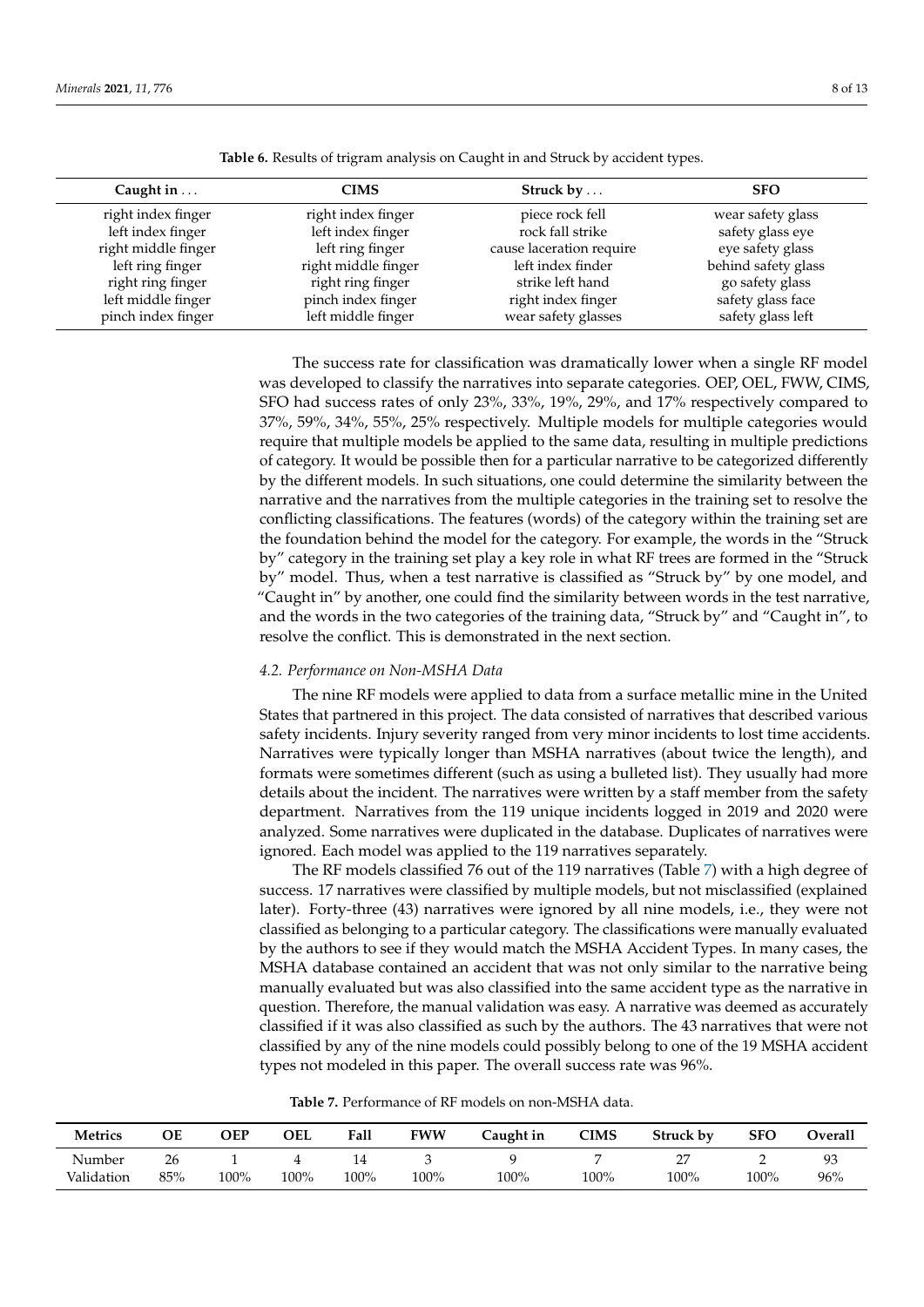The OE category is quite broad and, therefore, one would expect some narratives to be wrongly classified as OE. Therefore, it is not surprising that 4 out of the 26 classified as OE did not belong in that category. One narrative involved an employee who had a pre-existing soreness in the wrist. The 'incident' was simply the employee reporting to the clinic. Two incidents involved employees backing into or walking into a wall or object while working. The fourth incident involved chafing of the calves from new boots. Some of these incidents would perhaps have been also classified differently had models been developed for the other accident types.

Table [8](#page-9-0) shows examples of some of the narratives and the automated classifications. Examples are shown for the narrowest categories as they would normally be the most challenging to identify. Table [9](#page-9-1) shows how the overlapping occurred in the 17 narratives. Three narratives were classified as both Fall and FWW, while seven were categorized as both "Caught in" and CIMS. Since nine models were used in parallel, it was possible for each narrative to be categorized into nine different categories. Yet, no narrative was categorized as belonging to three or more different categories. Except for one, these overlaps should be expected. For example, OEL is a subset of OE. Therefore, a narrative classified as OEL by the OEL model is expected to be also classified as OE by the OE model. The overlap between a type group and one of its sub-type is a confirmation that models are working properly. It is good that there was no overlap between OEL and OEP. The overlap between "Caught in" and "Struck by" was surprising as they are different categories. The narrative that was classified as both "Caught in" and "Struck by" is (verbatim): "while installing a new motor/pump assy. using portable a cherry picker, the cherry picker tipped over and the assembly caught the employee leg and ankle between the piping and the motor assembly." Tools and equipment that tip over and cause injury have been reported in the "Struck by" category in the MSHA database. A limb caught in between two objects is reported in the "Caught in" category in the MSHA database. Thus, the RF models were correct in their classification of the narrative. However, the overlap in classification presents a good opportunity to demonstrate how one could use "similarity scores" to resolve the overlap. The steps of the process, to resolve conflicting classifications of "Caught in" and "Struck by" are:

- 1. Consider the non-trivial words in the problem narrative: "instal new motor/pump assy.use portable cherry picker cherry picker tip assembly catch leg ankle piping motor assembly". This list of non-trivial words was obtained after pre-processing. Note that "instal" is not a typo but a product of the lemmatizer.
- 2. Consider the word frequencies of the training set when the accident category was "Caught in". There were 4894 unique words in the 4563 narratives from that category. The top 5 words were finger (0.036), hand (0.021), right (0.015), pinch (0.0148), and catch (0.0143) with the number in parenthesis indicating the proportion of times the word occurred within that category of narratives.
- 3. Similarly, consider the list of words in the "Struck by" category. There were 7758 unique words in the 10,216 narratives. The top 5 words were strike (0.019), left (0.014), right (0.014), cut (0.013), and fall (0.012).
- 4. Now obtain the similarity score between the narrative and a category by weighing each word of the narrative by the proportion of occurrence within the category. This makes sense as the frequency of occurrence of a word in a category is an indicator of its importance to the category. For example, if "leg" gets "Caught in" less frequently than "Struck by", it will occur in lower proportion in "Caught in" than in "Struck by". The words in the "Struck by" list occurred 16 times in the narrative for a total similarity score of 0.0168. There are 13 unique words in the 16 occurrences. The top 3 contributors were "leg", "/" and "install" with scores of 0.004, 0.0027, and 0.0023 for each occurrence in the narrative.
- 5. Similarly, obtain the total similarity score for all the other categories. For "Caught in", the score is 0.0338. The top 3 contributors in the narrative were "catch" (0.014), "tip" (0.0045), and "install". It is insightful to note how much more "catch" contributed as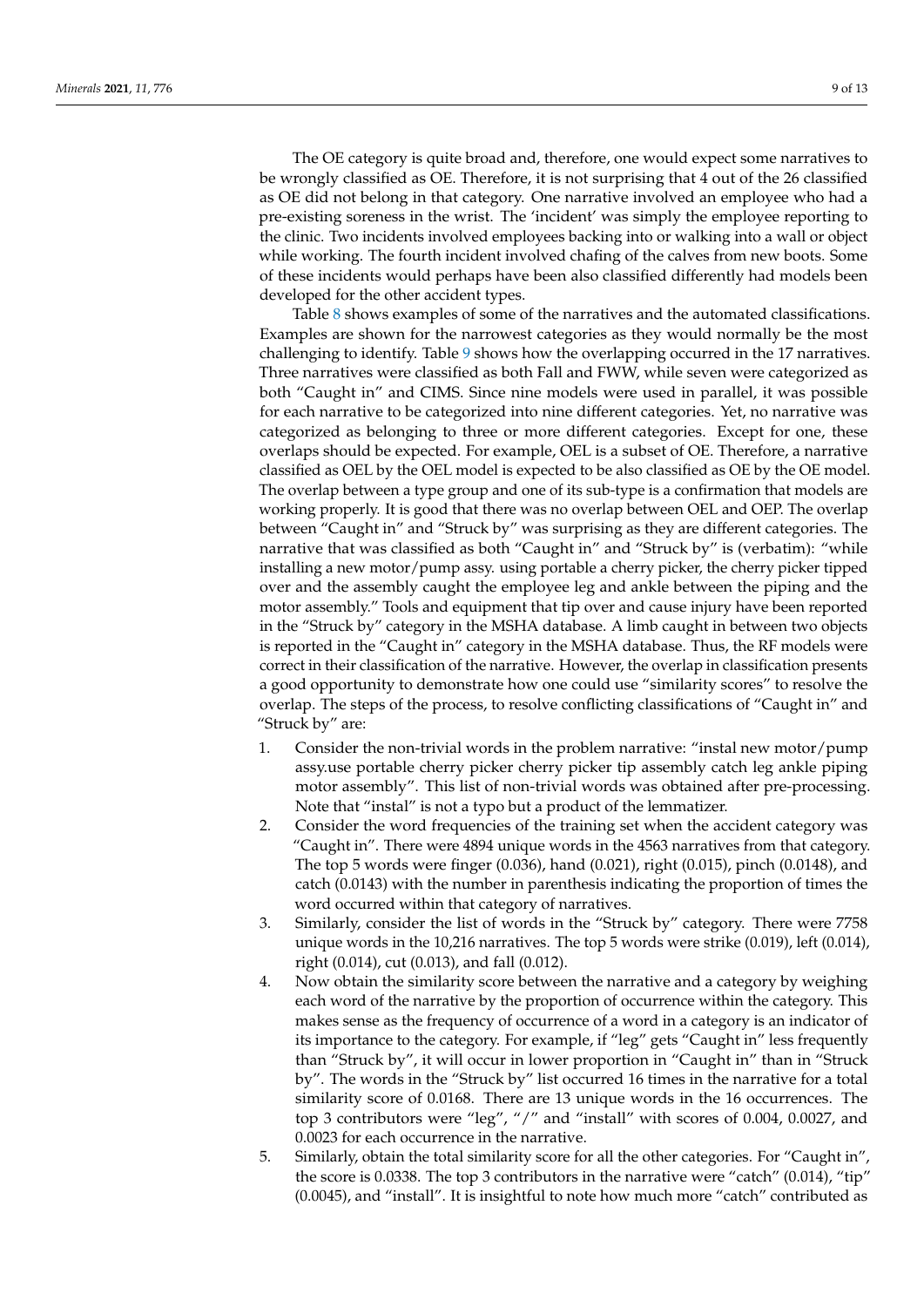a top word than "leg" did as a top word. Clearly, "catch" is a bigger determiner of "Caught in" than leg is of "Struck by".

6. The decision as to which category the narrative belongs is the one with the highest similarity score. In this case, the narrative is deemed to be of the category "Caught in".

<span id="page-9-0"></span>**Table 8.** Examples from the partner mine HSMS, and the automated classifications. Narratives are shown verbatim, but some text has been deleted (identified by . . . ) to not disclose sensitive information.

| <b>Accident Type</b> | <b>Narrative</b>                                                                                                                                                                                            |
|----------------------|-------------------------------------------------------------------------------------------------------------------------------------------------------------------------------------------------------------|
| <b>OEP</b>           | Employee pulled a heavy bag with helper and felt sharp pain in mid<br>back area                                                                                                                             |
| OEL                  | Employee strained lumbar back while carrying a portable generator                                                                                                                                           |
| <b>FWW</b>           | The operator  . began the pre-shift walk around, but did not notice the<br>slick ground conditions. The operator was not wearing any type of<br>traction device, and slipped and landed on their side/back. |
| <b>SFO</b>           | While doing so a small piece of shrapnel from shank guard struck<br>mechanic in the left inner thigh and was lodged into skin                                                                               |
| <b>CIMS</b>          | While moving a turbo charger rotor, employee pinched finger between<br>the rotor shaft and the crate                                                                                                        |

<span id="page-9-1"></span>**Table 9.** Counts of overlapping accident types.

| <b>Overlapping Types</b> | Count |
|--------------------------|-------|
| Fall, FWW                | З     |
| Caught in, Struck by     |       |
| OEL, OE                  | 3     |
| OEP, OE                  |       |
| Struck by, SFO           |       |
| Caught in, CIMS          | ⇁     |

# **5. Discussion**

Two thirds of the narratives in the partner database could be successfully classified (96% accuracy) without any human intervention. The narratives that are not automatically classified could belong to categories not modeled in this paper. At this time, they were not manually analyzed to determine their nature. The nearly absent overlap in predictions for distinct accident types is encouraging as that allows the multiple-model-for-multiplecategory approach to work. That is further strengthened by the low false positive rates for the distinct categories, i.e., when a particular model for a distinct category (say OEP) claims that a narrative belongs to that category, the classification is most likely valid. The similarity score approach is presented to resolve cases where a narrative is classified into multiple categories due to the use of multiple models.

The classifications done in the paper were not an empty computational exercise thanks to how MSHA classified the accidents. An increase in narratives being classified as SFO would tell management that foreign matter was entering the eyes of their employees. This is the same as humans reading the narratives, understanding them, and reaching that conclusion. Thus, in some sense, the RF models picked up what the narratives "meant". The high classification success rate also meant that there were specific ways safety professionals describe incidents and that NLP tools can extract that language.

These tools have excellent applicability to help the mining industry reach the industry goal of preventing serious injury and fatalities. On noting an increase in SFO classifications, management can deploy eye protection related interventions. An increase in OEL incidents could result in more training about safe lifting. The safety "department" in most mines means a single person with no mandate or expertise to analyze data. These types of tools can assist mines to analyze data without human intervention. As mines deploy smartphonebased apps to collect employee reports on worksites, the volume of information will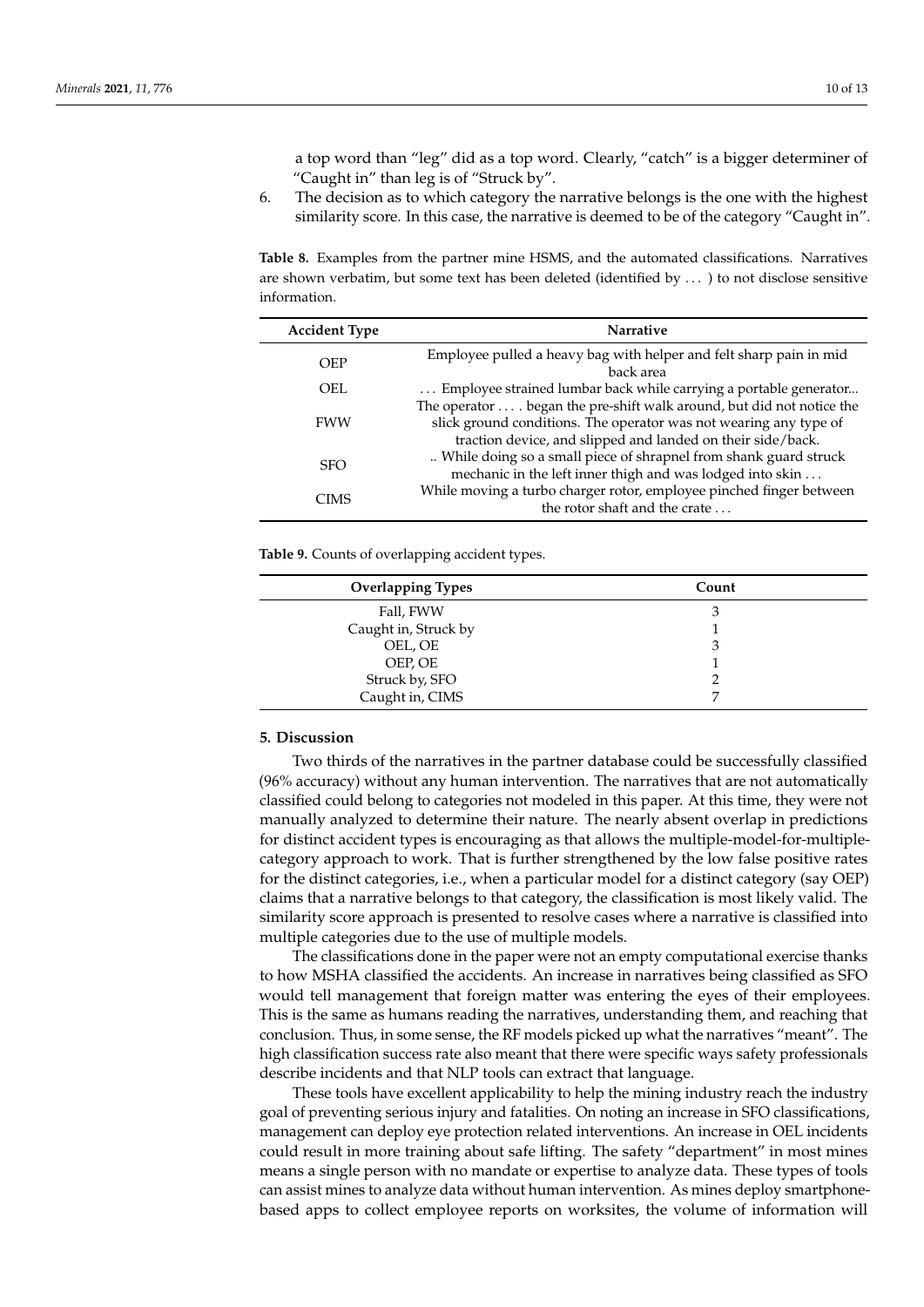explode. However, these tools will help mines process that data and identify hazards before they become incidents.

The detection rate for the narrowest of categories needs to be improved. Improving this would be the most logical next step for this research. A reason why NLP tools were not always effective may be how incidents are described in the narratives. A limitation of the approach is that it is dependent on the terminology and the writing style. For example, "roof bolter" related incidents may not be detected by NLP in narratives when the writer uses the term "pinner" to refer to a bolter (though the diligent NLP developer would notice the frequent occurrence of "pinner" in narratives involving "roof"). "Pinner" is a common term for roof bolters in certain parts of the US. Terminology aside, writing style can vary dramatically depending on the region and the English language abilities of the writer. Considering all of these, the MSHA database may not be a great resource for English based NLP tools in other parts of the world. Regardless, organizations (or nations) developing their own NLP tools could provide training to standardize the writing of safety narratives, so that data is generated to assist automation.

The extremely low false positive rate for the narrowest accident types is a wonderful argument for considering these tools. The overall false positive rate across all accident types is quite low, which is good.

#### **6. Conclusions**

Natural language processing based random forest models were developed to classify narratives in the MSHA database depending on accident types. Nine models were developed. Four of the models, i.e., Over-exertion, Fall, "Caught in" and "Struck by", looked at type groups, i.e., groups of particular accident types. Five models looked at specific accident types within these broad groups. They were: Over-exertion in lifting objects, Over-exertion in pulling or pushing objects, Fall to the walkway or working surface, "Caught in", under or between a moving and a stationary object, and Struck by flying object. All models had high overall success rates (typically 95% or higher) in classification on MSHA data when considering both false positive and false negative rates. The success in detecting an accident type within a narrative was higher for type groups (71–81%) than for individual categories (25–59%). Detection was done with low false positive rates for type groups  $(1-5\%)$ , and extremely low false positive rate  $\left\langle \langle 1\% \rangle \right\rangle$  for individual categories.

When a single model was developed to classify narratives into multiple categories, it did not perform as well as when a separate model was developed for each category. A similarity score based method was developed to resolve situations where a particular narrative may be classified differently according to different models.

When applied to non-MSHA data, the developed models were successful in classifying about two-thirds of the narratives in a non-MSHA database with 96% accuracy. The narratives that are not classified by the models could belong to accident types not modeled in this paper. In classifying the non-MSHA narratives with near perfect accuracy, the paper demonstrates the utility of NLP-based machine learning in mine safety research. It also demonstrates that there exists a language for mine safety, as models developed on narratives written by MSHA personnel apply to narratives written by non-MSHA professionals. They also demonstrate that natural language processing tools can help understand this language automatically.

**Author Contributions:** Conceptualization, R.G.; data curation, P.M. and R.P.; formal analysis, R.G., P.M., and R.P.; funding acquisition, R.G.; investigation, R.G., P.M., and R.P.; methodology, R.G., P.M., and R.P.; validation, R.G., P.M., and R.P.; visualization, R.G. and P.M.; writing—original draft, R.G.; writing—review & editing, P.M. and R.P. All authors have read and agreed to the published version of the manuscript.

**Funding:** This project was partially supported by the National Institute of Occupational Safety and Health.

**Data Availability Statement:** Not Applicable.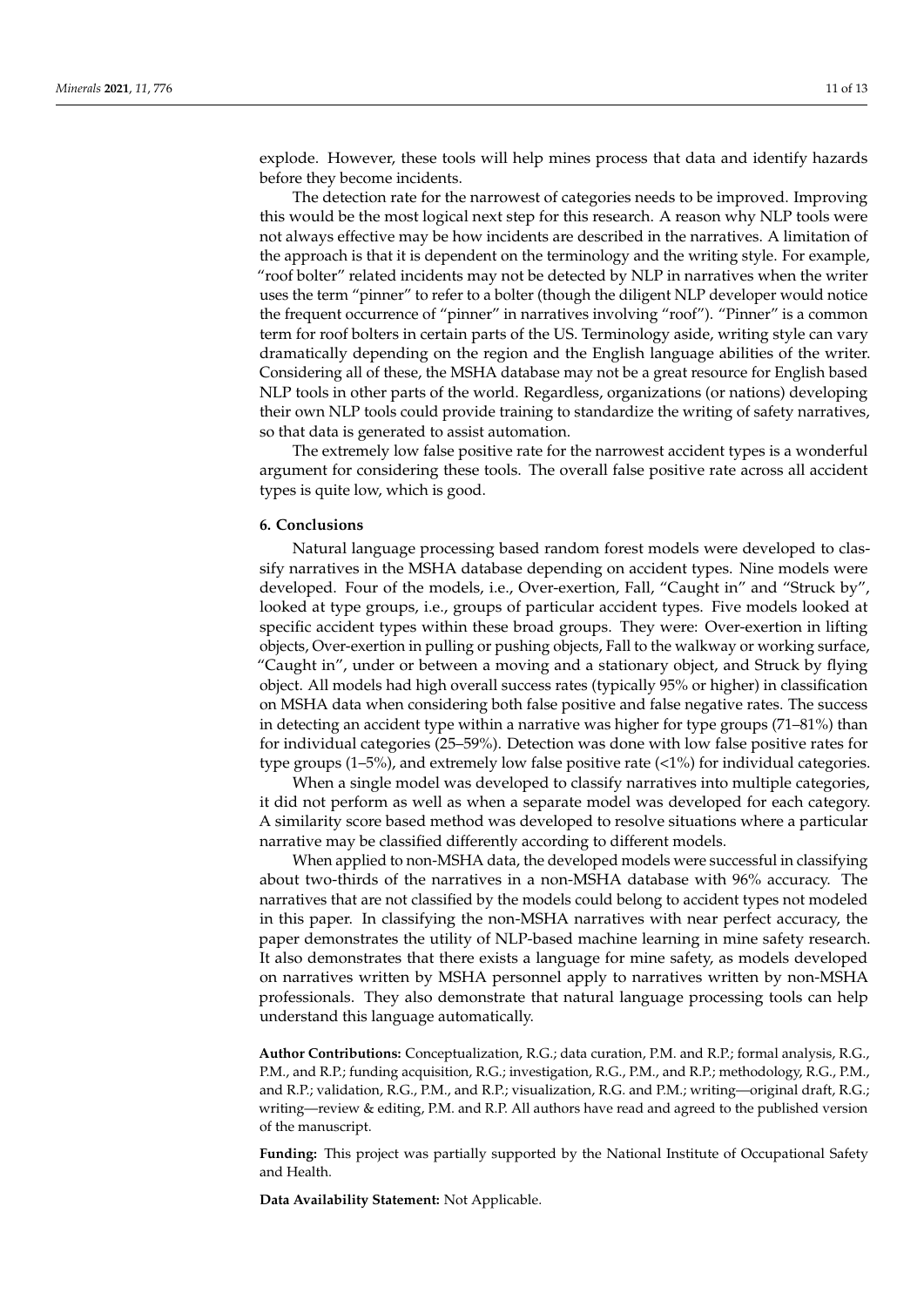**Acknowledgments:** This project was partially supported by the National Institute of Occupational Safety and Health. Their support is gratefully acknowledged.

**Conflicts of Interest:** The authors declare no conflict of interest. The funders had no role in the design of the study; in the collection, analyses, or interpretation of data; in the writing of the manuscript, or in the decision to publish the results.

# **References**

- <span id="page-11-0"></span>1. ILO. Safety and Health at the Heart of the Future of Work: Building on 100 Years of Experience. International Labour Organization, April 2019 Issue. Available online: [https://www.ilo.org/wcmsp5/groups/public/---dgreports/---dcomm/documents/](https://www.ilo.org/wcmsp5/groups/public/---dgreports/---dcomm/documents/publication/wcms_686645.pdf) [publication/wcms\\_686645.pdf](https://www.ilo.org/wcmsp5/groups/public/---dgreports/---dcomm/documents/publication/wcms_686645.pdf) (accessed on 10 April 2021).
- <span id="page-11-1"></span>2. Hämäläinen, P.; Takala, J.; Boon, K.T. Global estimates of occupational accidents and work-related illnesses. In Proceedings of the XXI World Congress on Safety and Health at Work, Marina Bay Sands, Singapore, Workplace Safety and Health Institute, Marina Bay Sands, Singapore, 3–6 September 2017.
- <span id="page-11-2"></span>3. Takala, J.; Hämäläinen, P.; Saarela, K.; Yun, L.; Manickam, K.; Jin, T.; Heng, P.; Tjong, C.; Kheng, L.; Lim, S.; et al. Global estimates of the burden of injury and illness at work in 2012. *J. Occup. Environ. Hyg.* **2014**, *11*, 326–337. [\[CrossRef\]](http://doi.org/10.1080/15459624.2013.863131) [\[PubMed\]](http://www.ncbi.nlm.nih.gov/pubmed/24219404)
- <span id="page-11-3"></span>4. Jiskani, I.M.; Cai, Q.; Zhou, W. Distinctive model of mine safety for sustainable mining in Pakistan. *Min. Metall. Explor.* **2020**, *37*, 1023–1037. [\[CrossRef\]](http://doi.org/10.1007/s42461-020-00207-8)
- <span id="page-11-4"></span>5. Talebi, E.; Rogers, W.P.; Morgan, T.; Drews, F.A. Modeling Mine Workforce Fatigue: Finding Leading Indicators of Fatigue in Operational Data Sets. *Minerals* **2021**, *11*, 621. [\[CrossRef\]](http://doi.org/10.3390/min11060621)
- <span id="page-11-5"></span>6. Basu, A.J.; Kumar, U. Innovation and technology driven sustainability performance management framework (ITSPM) for the mining and minerals sector. *Int. J. Surf. Min. Reclam. Environ.* **2004**, *18*, 135–149. [\[CrossRef\]](http://doi.org/10.1080/13895260412331295394)
- <span id="page-11-6"></span>7. Aznar-Sáncheza, J.A.; Velasco-Muñoza, J.F.; Belmonte-Ureña, L.J.; Manzano-Agugliaro, F. Innovation and technology for sustainable mining activity: A worldwide research assessment. *J. Clean. Prod.* **2019**, *221*, 38–54. [\[CrossRef\]](http://doi.org/10.1016/j.jclepro.2019.02.243)
- <span id="page-11-7"></span>8. NIOSH. NIOSH Mine and Mine Worker Charts. Available online: <https://wwwn.cdc.gov/NIOSH-Mining/MMWC> (accessed on 15 June 2021).
- <span id="page-11-8"></span>9. ICMM. 2012. Available online: <http://www.icmm.com/en-gb/guidance/health-safety/indicators-ohs> (accessed on 5 April 2021).
- <span id="page-11-9"></span>10. Garcia, D. COATIS, an NLP system to locate expressions of actions connected by causality links. In *Knowledge Acquisition, Modeling and Management. EKAW 1997*; Plaza, E., Benjamins, R., Eds.; Lecture Notes in Computer Science (Lecture Notes in Artificial Intelligence); Springer: Berlin/Heidelberg, Germany, 1997; Volume 1319, pp. 347–352. [\[CrossRef\]](http://doi.org/10.1007/BFb0026799)
- <span id="page-11-10"></span>11. Kaplan, R.; Berry-Rogghe, G. Knowledge-based acquisition of causal relationships in text. *Knowl. Acquis.* **1991**, *3*, 317–337. [\[CrossRef\]](http://doi.org/10.1016/1042-8143(91)90009-C)
- <span id="page-11-11"></span>12. Posse, C.; Matzke, B.; Anderson, C.; Brothers, A.; Matzke, M.; Ferryman, T. Extracting information from narratives: An application to aviation safety reports. In Proceedings of the IEEE Aerospace Conference Proceedings, Big Sky, MT, USA, 5–12 March 2005. [\[CrossRef\]](http://doi.org/10.1109/AERO.2005.1559673)
- <span id="page-11-12"></span>13. Maille, N.P.; Ferryman, T.A.; Rosenthal, L.J.; Shafto, M.G.; Statler, I.C. What Happened, and Why: Towards an Understanding of Human Error Based on Automated Analyses of Incident Reports—Volume I. NASA ONERA, 2015. Available online: [https:](https://ntrs.nasa.gov/api/citations/20060023334/downloads/20060023334.pdf?attachment=true) [//ntrs.nasa.gov/api/citations/20060023334/downloads/20060023334.pdf?attachment=true](https://ntrs.nasa.gov/api/citations/20060023334/downloads/20060023334.pdf?attachment=true) (accessed on 15 April 2021).
- <span id="page-11-13"></span>14. Jurafsky, D.; Martin, J.H. Speech and Language Processing: An Introduction to Natural Language Processing, Computational Linguistics, and Speech Recognition. 2020. Available online: [https://web.stanford.edu/~{}jurafsky/slp3/ed3book\\_dec302020.](https://web.stanford.edu/~{}jurafsky/slp3/ed3book_dec302020.pdf) [pdf](https://web.stanford.edu/~{}jurafsky/slp3/ed3book_dec302020.pdf) (accessed on 18 January 2021).
- <span id="page-11-14"></span>15. Baker, H.; Hallowell, M.R.; Tixier, A.J.-P. AI-based prediction of independent construction safety outcomes from universal attributes. *Autom. Constr.* **2020**, *118*, 103146. [\[CrossRef\]](http://doi.org/10.1016/j.autcon.2020.103146)
- <span id="page-11-15"></span>16. Tixier, A.J.-P.; Hallowell, M.R.; Rajagopalan, B.; Bowman, D. Automated content analysis for construction safety: A natural language processing system to extract precursors and outcomes from unstructured injury reports. *Autom. Constr.* **2016**, *62*, 45–56. [\[CrossRef\]](http://doi.org/10.1016/j.autcon.2015.11.001)
- <span id="page-11-16"></span>17. Rose, R.; Puranik, T.G.; Mavris, D.N. Natural language processing based method for clustering and analysis of aviation safety narratives. *Aerosp.* **2020**, *7*, 143. [\[CrossRef\]](http://doi.org/10.3390/aerospace7100143)
- <span id="page-11-17"></span>18. Baillargeon, J.T.; Lamontagne, L.; Marceau, E. Mining actuarial risk predictors in accident descriptions using recurrent neural networks. *Risks* **2021**, *9*, 7. [\[CrossRef\]](http://doi.org/10.3390/risks9010007)
- <span id="page-11-18"></span>19. Gernard, J.M. Machine learning classification models for more effective mine safety inspections. In Proceedings of the 2014 International Mechanical Engineering Congress and Exposition IMECE2014, Montreal, QC, Canada, 14–20 November 2014.
- <span id="page-11-19"></span>20. Yedla, A.; Kakhki, F.D.; Jannesar, A. Predictive modeling for occupational safety outcomes and days away from work analysis in mining operations. *Int. J. Environ. Res. Public Health* **2020**, *17*, 1–17.
- <span id="page-11-20"></span>21. Raj, V.K.; Tarshizi, E.K. *Advanced Application of Text Analytics in MSHA Metal and Nonmetal Fatality Reports*; SME Annual Meeting & Expo: Phoenix, AZ, USA, 2020.
- <span id="page-11-21"></span>22. MSHA (Mine Safety and Health Administration). Mine Data Retrieval System. Available online: [https://www.msha.gov/mine](https://www.msha.gov/mine-data-retrieval-system)[data-retrieval-system](https://www.msha.gov/mine-data-retrieval-system) (accessed on 31 January 2021).
- <span id="page-11-22"></span>23. Mitchell, T.M. Machine Learning. In *Machine Learning*; McGraw-Hill: New York City, NY, USA, 1997; Volume 45.